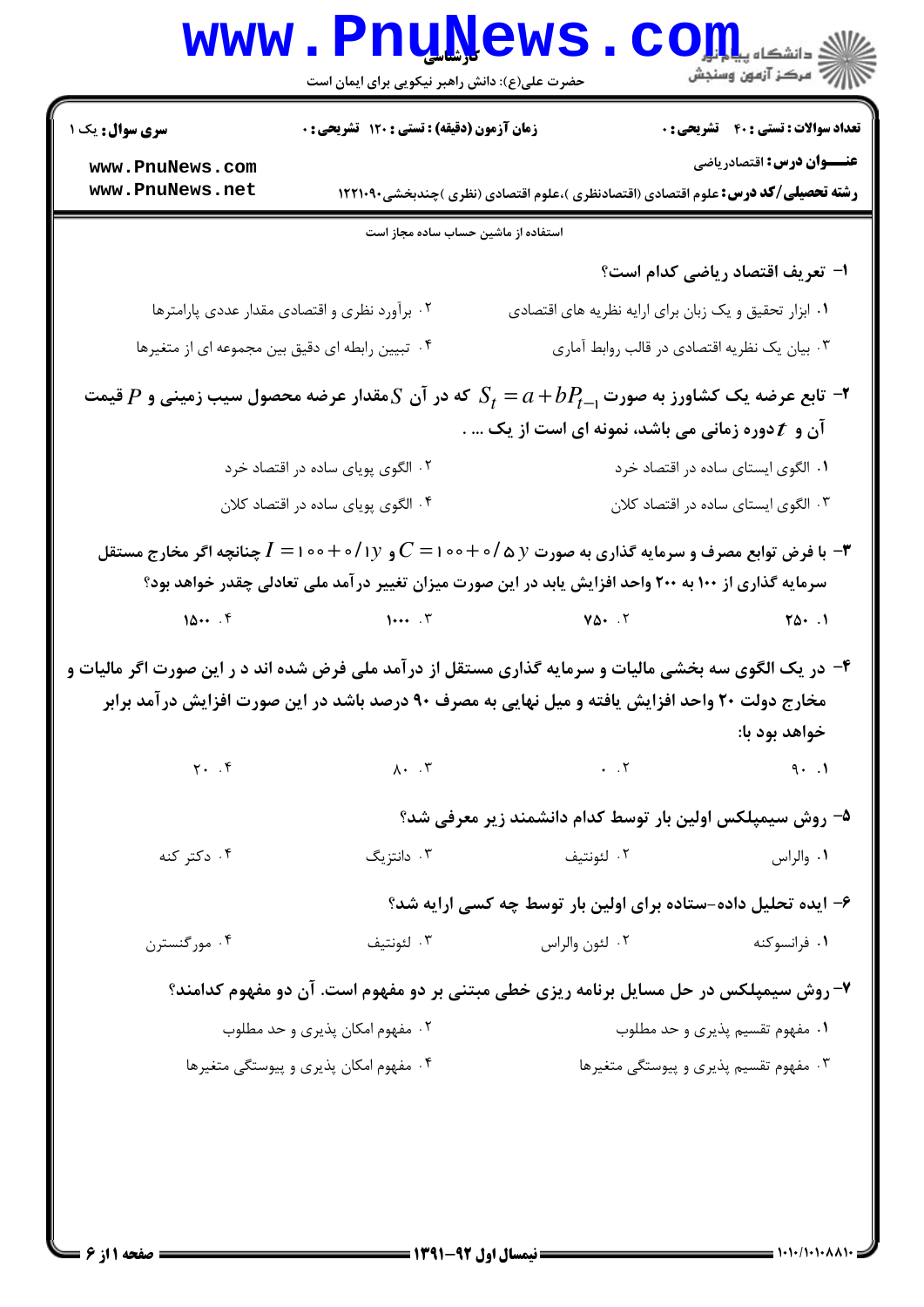$= 1.1 - (1.1 - A A)$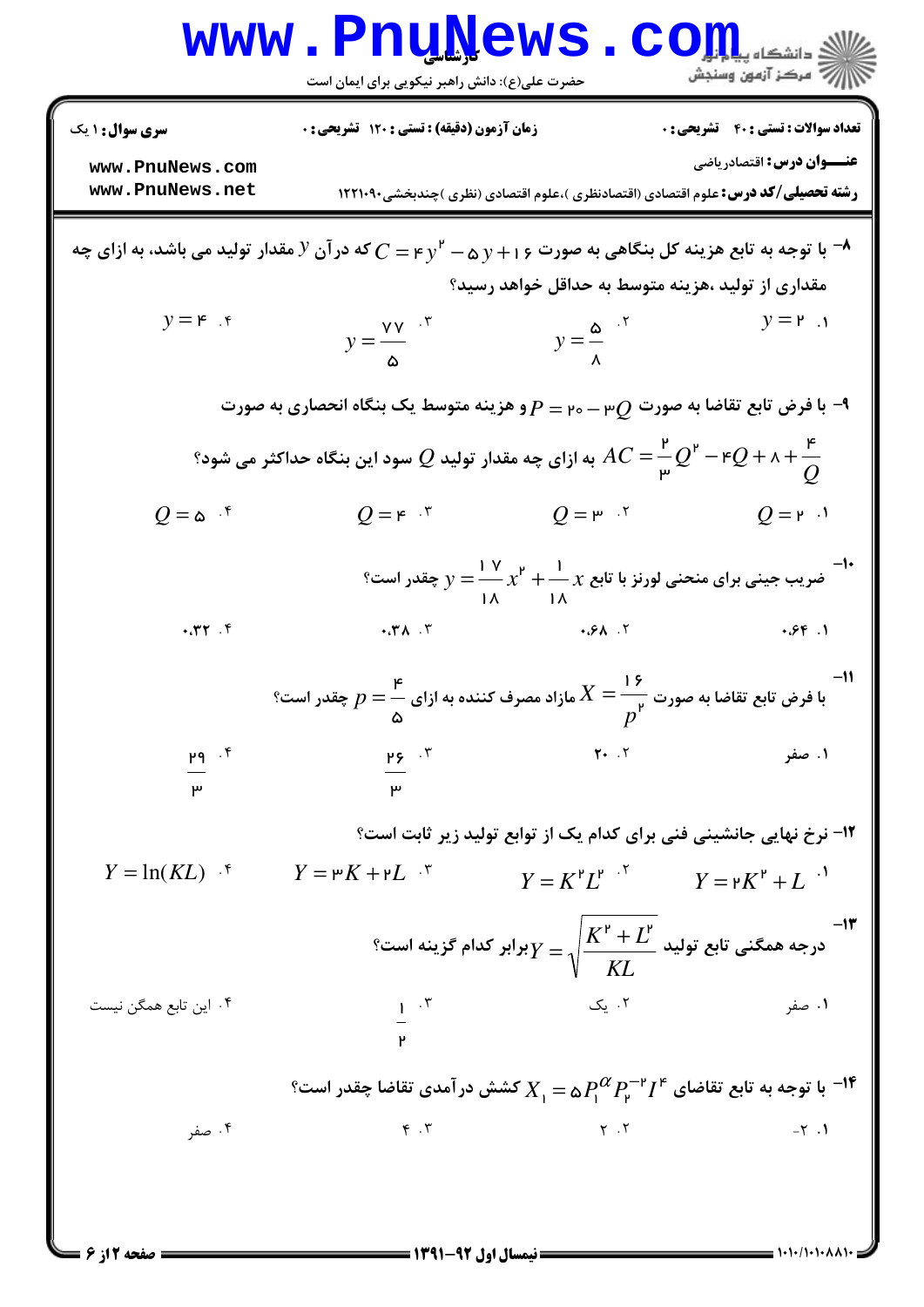|                                    | حضرت علی(ع): دانش راهبر نیکویی برای ایمان است           | <b>WWW.PNUNEWS.COL</b>                                                                                                                                                              | 7 مرڪز آزمون وسنڊش                           |
|------------------------------------|---------------------------------------------------------|-------------------------------------------------------------------------------------------------------------------------------------------------------------------------------------|----------------------------------------------|
| سری سوال : ۱ یک                    | زمان آزمون (دقیقه) : تستی : 120 تشریحی : 0              |                                                                                                                                                                                     | <b>تعداد سوالات : تستي : 40 - تشريحي : 0</b> |
| www.PnuNews.com<br>www.PnuNews.net |                                                         | <b>رشته تحصیلی/کد درس:</b> علوم اقتصادی (اقتصادنظری )،علوم اقتصادی (نظری )چندبخشی1۲۲۱۰۹۰                                                                                            | <b>عنـــوان درس:</b> اقتصادریاضی             |
|                                    |                                                         | اگر تابع تولید به صورت $x^{\mathsf{p}} - y^{\mathsf{p}} - x$ باشد درجه همگنی آن کدام است؟ $Z = \mu xy - x^{\mathsf{p}} - y^{\mathsf{p}}$                                            |                                              |
| $\mathfrak{r}$ . $\mathfrak{r}$    | $\mathbf{r}$ . $\mathbf{r}$                             | $\mathbf{Y}$ . $\mathbf{Y}$                                                                                                                                                         | $\mathcal{N}$ .                              |
|                                    |                                                         | به ازای چه مقادیری از $X$ تابع $F$ با ضابطه و $x+\Delta x + x'' - x'' - x'' = \frac{1}{\omega}$ مقعر می باشد؟                                                                       |                                              |
| $x < \omega$ f                     | $x > \omega$ . $\tau$                                   | $x > P$ . $Y$                                                                                                                                                                       | $x < r$ .                                    |
|                                    |                                                         | برای در آمد تولید کننده ای که تابع در آمد آن $y \doteq - \dfrac{1800}{y + \Delta} - r$ است، میزان $Y$ که در آمد را به حداکثر $y \doteq 1$                                           |                                              |
|                                    |                                                         |                                                                                                                                                                                     | برساند چقدر است؟                             |
| 1.7                                | $\gamma \gamma$ . $\gamma$                              | 157                                                                                                                                                                                 | $\mathcal{L}$ $\mathcal{L}$                  |
|                                    |                                                         | ا - سطح زیر منحنی $y=\frac{1}{y}$ محصور در بین نقاط ۱ $x=1$ و ۲ $x=$ چقدر است $^2$                                                                                                  |                                              |
| $ln P$ <sup>.*</sup>               | $\frac{1}{P}$ $\cdot^{\pi}$                             | $\frac{m}{r}$ . <sup>7</sup>                                                                                                                                                        | $e^{\mathsf{P}^{-1}}$                        |
|                                    |                                                         |                                                                                                                                                                                     |                                              |
|                                    |                                                         | ° نوع نقطه بحرانی در تابع $x_{\mathsf{p}} + x_{\mathsf{p}} - x_{\mathsf{p}} = x_{\mathsf{p}} + x_{\mathsf{p}} - x_{\mathsf{p}} = x_{\mathsf{p}} + x_{\mathsf{p}}$ کدام است $^{-1}$  |                                              |
|                                    | ۰۲ ماکزیمم<br>۰۴ دارای یک نقطه ماکزیمم و یک نقطه مینیمم |                                                                                                                                                                                     | ۰۱ مینیمم<br>۰۳ زین اسبی                     |
|                                    |                                                         | <b>۲۰</b> - در مسأله حداقل سازی مخارج به ازای مقدار معینی از تولید، مفهوم ضریب لاگرانژ برابر کدام گزینه است؟                                                                        |                                              |
|                                    | ۰۲ هزینه نهایی تولید کننده                              | ۰۱ مطلوبیت نهایی درآمد                                                                                                                                                              |                                              |
|                                    | ۰۴ همه موارد                                            | ۰۳ نسبت تغيير محدوديت به تغيير تابع هدف                                                                                                                                             |                                              |
|                                    |                                                         | ۲۱- شرایط کان-تاکر در کدام مسأله زیر مورد استفاده قرار می گیرد؟                                                                                                                     |                                              |
|                                    | ۰۲ نظریه بازی ها                                        |                                                                                                                                                                                     | ۰۱ الگوی داده - ستاده                        |
|                                    | ۰۴ برنامه ریزی غیر خطی                                  |                                                                                                                                                                                     | ۰۳ برنامه ریزی خطی                           |
|                                    |                                                         | $x,y \geq \mathfrak{o}$ ۶۳- مقدار حداقل عبارت $C = \mathfrak{o} x + \mathfrak{e} y \geq 0$ با توجه به محدودیت های ۳۲ $Y \geq \mathfrak{e} x + \mathfrak{e} y$ و ۲۰ $x \geq 0$ ه و ۰ | كدام است؟                                    |
| $\tau \cdot \tau$                  | $\mathcal{F}$ . $\mathcal{F}$                           | Y. 79                                                                                                                                                                               | 54.1                                         |
|                                    |                                                         |                                                                                                                                                                                     |                                              |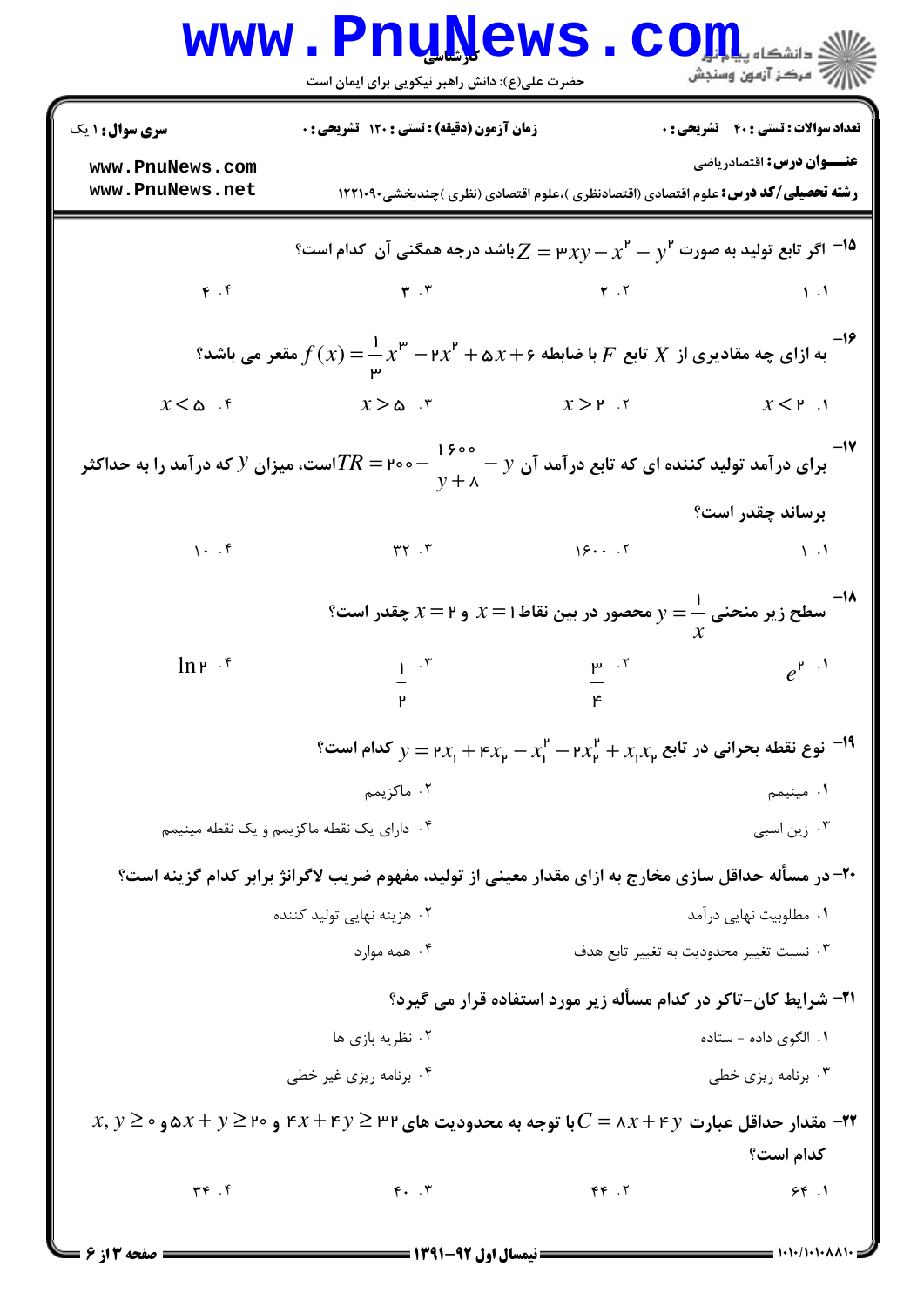## **www.PnuNews.com** ||// مرکز آزمون وسنجش

حضرت علی(ع): دانش راهبر نیکویی برای ایمان است

**تعداد سوالات : تستي : 40 - تشريحي : 0** 

زمان آزمون (دقیقه) : تستی : 120 تشریحی : 0

<mark>سری سوال :</mark> ۱ یک

عنـــوان درس: اقتصادرياضي

www.PnuNews.com www.PnuNews.net

**رشته تحصیلی/کد درس:** علوم اقتصادی (اقتصادنظری )،علوم اقتصادی (نظری )چندبخشی1۲۲۱۰۹۰

۲۳- ارزش بازی در ماتریس بازدهی بازی دو نفره زیر چقدر است؟ بازیکنان و استراتژی بازيكن  $B$  $B_{\rm P}$  $B_{\rm i}$ باز يكن  $\mathbf{1}$  $\overline{2}$  $A_{\rm l}$  $\boldsymbol{A}$ 8  $\overline{a}$  $A_{\mathbf{u}}$ 

 $\Lambda$ . ۴  $9.7$  $F \cdot Y$  $9V.1$  $\overline{11}$ 

۲۴- هنگام وجود شرایط نقطه زینی در نظریه بازی ها، کدام گزینه برقرار خواهد بود؟

٠١ تعادل در بازي وجود ندارد

 $= 1.11/1.1.1.11$ 

- ۰۲ ارزش پایینی و ارزش بالایی بازی با یکدیگر برابر نیستند
- ۰۳ بازی از روش استراتژی خالص و یا مختلط قابل حل است
- ۰۴ برای حل بازی باید از روش برنامه ریزی خطی استفاده کرد

## ۲۵- کدام گزینه بیانگر مرتبه یک معادله دیفرانسل می باشد؟

- ٠١ بالاترين مرتبه مشتق موجود در معادله ديفرانسيل
- ۰۲ بالاترین توان جبری موجود در معادله دیفرانسیل
- ۰۳ توان جبری بالاترین مرتبه مشتق موجود در معادله دیفرانسیل
- ۰۴ تفاوت بالاترین مرتبه مشتق از پایین ترین مرتبه مشتق موجود در معادله دیفرانسیل

فرض کنید تابع مطلوبیت مصرف کننده ای به صورت  $x^\mathsf{P}_\mathsf{r} x^\mathsf{P}_\mathsf{u}=x^\mathsf{P}_\mathsf{r} x^\mathsf{P}_\mathsf{u}$  بوده و قیمت کالاهای  $X_\mathsf{p}$  و ب $X_\mathsf{p}$  و در آمد وی به ترتیب برابر ۲ $p_1 = p_1 = p_2 = 1$  و ۱۰۵ $I = I$  باشد. در این صورت تابع تقاضای مارشالی کالای  $x_1$ کدام خواهد بود؟

$$
x_1 = \frac{I}{r p_1 p_r} + x_1 = \frac{I}{p_1 + p_r} + x_1 = \frac{I}{r p_1 + p_r} + x_1 = \frac{I}{r p_1 + p_r} + x_1 = \frac{I}{p_1 + p_r} + x_1 = \frac{I}{r p_1 + r p_r}
$$

? اقید بحرانی تابع هدف  $y = \mathsf{P} x_1 x_\mathsf{p}$  با قید بودجه  $\chi_\mathsf{p} = \mathsf{P} x_1 + \mathsf{P} x_\mathsf{p}$  با قید بود $\mathsf{P}$ 

 $x_1 = \mathbf{F} / \mathbf{F}, x_2 = \mathbf{F}$   $\mathbf{F} = \mathbf{F} / \mathbf{F}, x_1 = \mathbf{F} / \mathbf{F}$   $\mathbf{F} = \mathbf{F} / \mathbf{F}$   $\mathbf{F} = \mathbf{F} / \mathbf{F}$   $\mathbf{F} = \mathbf{F} / \mathbf{F}, x_1 = \mathbf{F} / \mathbf{F}$ 

صفحه ۱۴ز ۶ =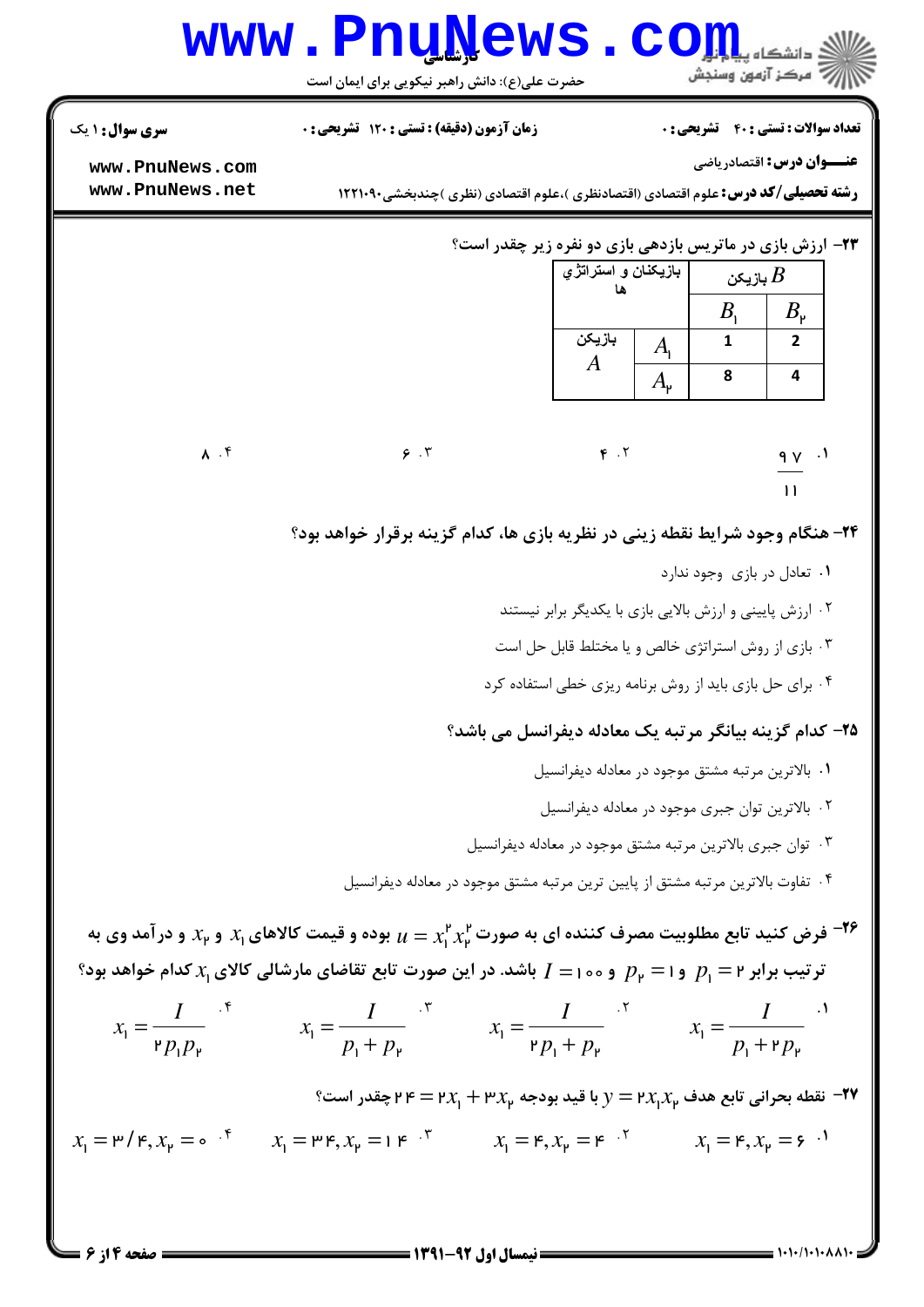**صفحه 5 از ۶ =**